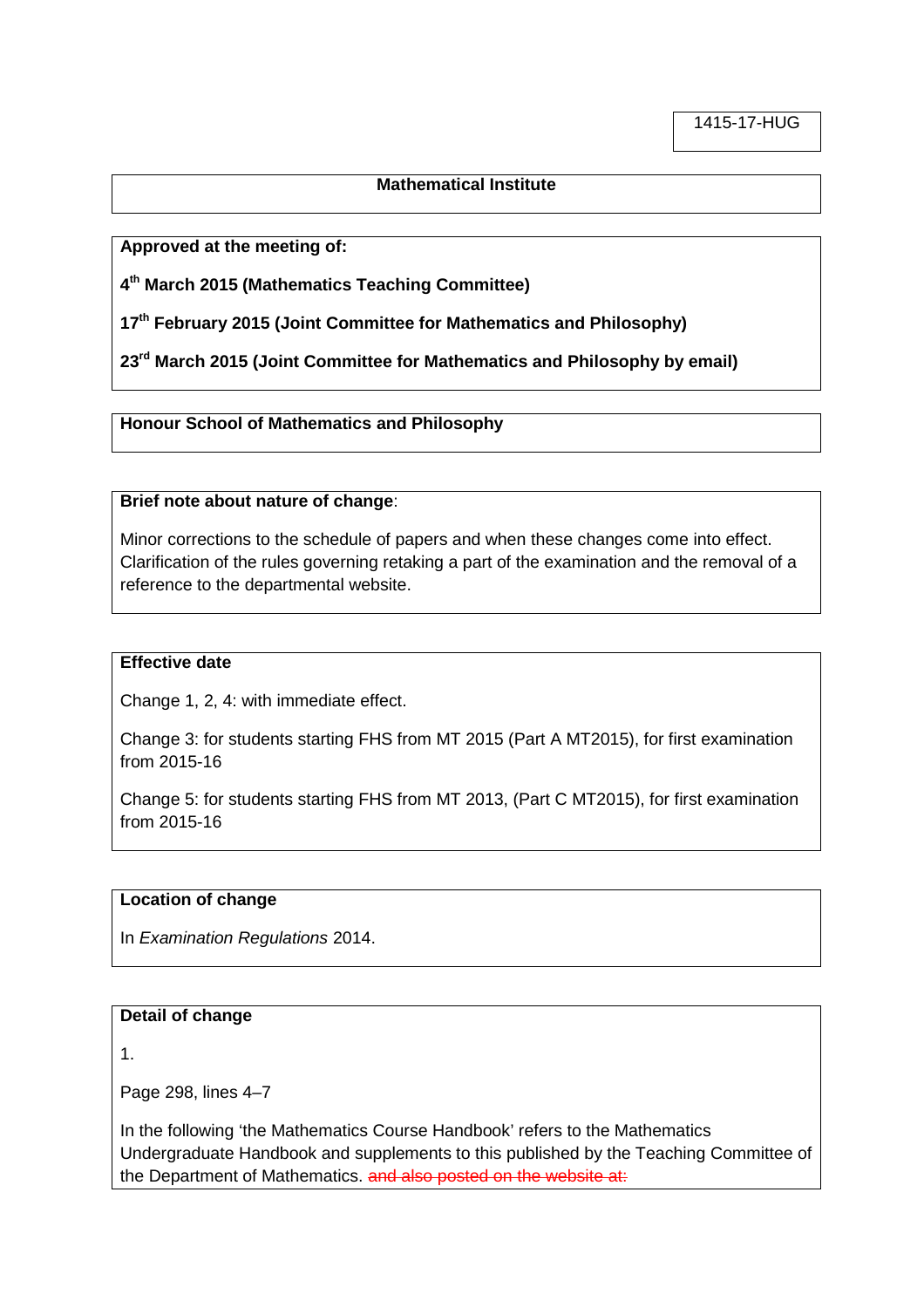http://www.maths.ox.ac.uk/curren-students/undergraduates/handbooks-synopses

2.

Page 298, lines 20-21.

(b) A candidate who fails to satisfy the Examiners in Part C may enter again for Part C on at most one subsequent occasion. A candidate who obtains only a pass or fails to satisfy the Examiners in Parts A and B together may retake Part B on at most one subsequent occasion; a candidate who fails to satisfy the Examiners in Part C may retake Part C on at most one subsequent occasion. Candidates who retake Part B are not allowed to go on to Part C.

3.

Page 299, lines 21–40

In Part A, each candidate shall be required to offer, from the Mathematics Part A Schedule (see below), papers  $\frac{\text{A1(CP)}}{\text{A0}}$ , A2, and either two papers from papers A3, A4, A5, A8 or one paper from papers A3,A4,A5,A8 and paper ASO.

A candidate may, with the support of his or her Mathematics tutor, apply to the Chair of the Joint Committee for Mathematics and Philosophy for approval of one or more other options from the list of Mathematics Department units for Part A which can be found in the Supplement to the Mathematics Course Handbook for courses in Mathematics Part A. Applications for special approval must be made through the candidate's college and sent to the Chair of the Joint Committee for Mathematics and Philosophy, c/o Academic Administrator, Mathematical Institute, to arrive by Friday of Week 2 of Hilary Term in the academic year of the examination for Part A.

Schedule of Papers in Part A

A1 (CP) Algebra 1 A0 Linear Algebra A2 Metric Spaces and Complex Analysis A3 Algebra 2 Rings and Modules A4 Integration A5 Topology A8 Probability ASO Short Options

4.

Page 300, lines 8–19

In Philosophy the subjects shall be subjects 101–118, 120, 122, 124, 125, 127 and 199 from the list given in Special Regulations for All Honour Schools Including Philosophy. Each subject in Philosophy other than a Thesis shall be examined in one 3-hour paper. Each candidate shall offer:

(i) Four units of Mathematics from Schedule 1, two of which shall be B1.1a Logic and B1.2b Set Theory.

(ii) Three subjects in Philosophy from 101–118, 120, 122, 124, 125 and 127, of which two